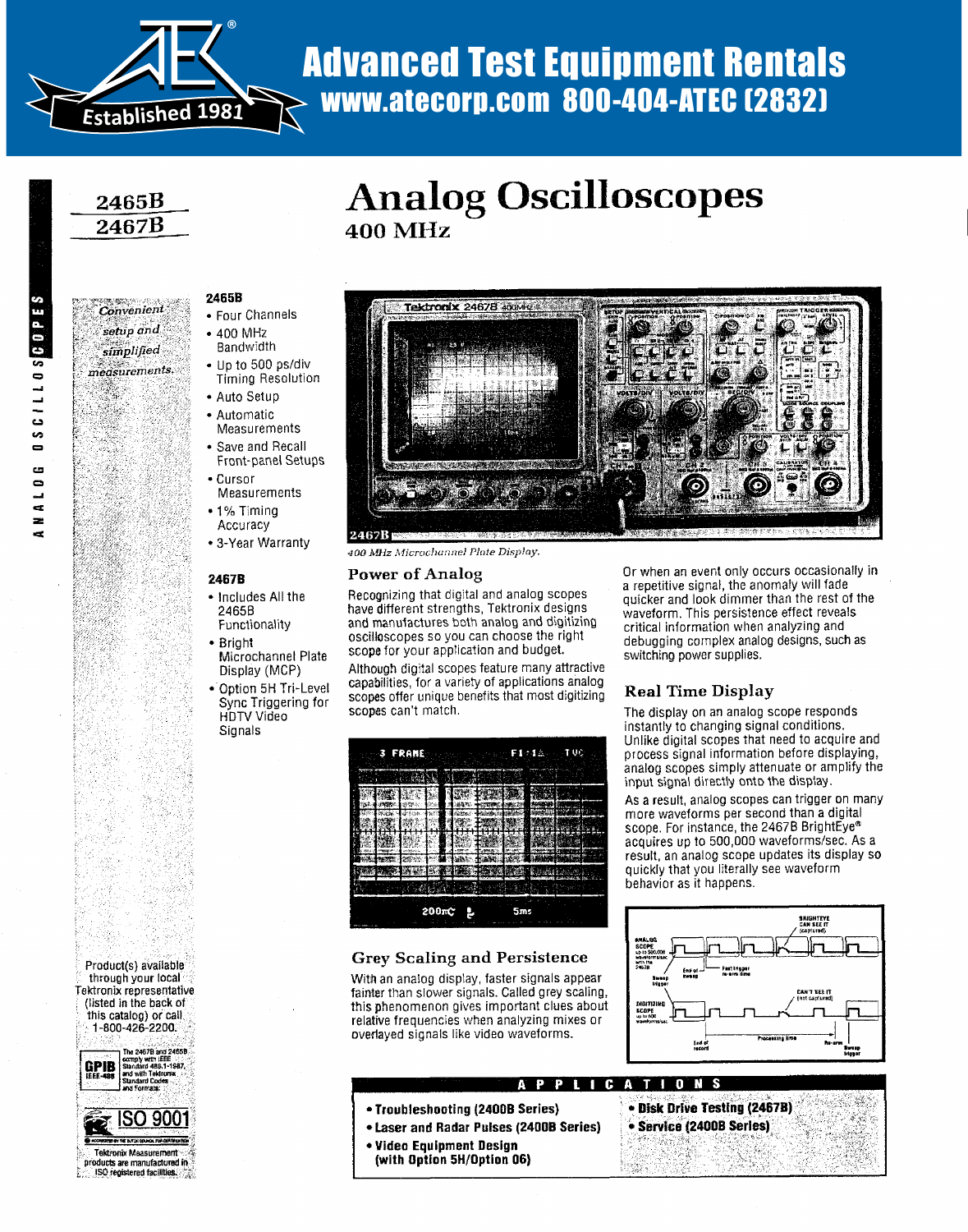## Analog Oscilloscopes 400 MHz An

## 2465B 2467B

## BrightEye<sup>®</sup> Display

Sometimes grey scaling and persistence create such faint signals, you can have difficulty seeing them on ordinary scopes . In response to this problem, the 2467B BrightEye<sup>®</sup> includes a revolutionary new display, the Microchannel plate (MCP), that can increase the intensity of a dim waveform up to a thousand times.

## Fully Independent Cursors

Fully independent delta-time and voltage cursors with readouts streamline display measurements.



This MCP technology makes it possible to see a single sweep even at 500 ps/div without a viewing hood. Even those difficult to find logic errors or metastability problems in a repetitive signal environment are easily seen,



Metastability in this flip-flop occurs only once in a million normal cycles, vet it is clearly visible due to the 2467B's high visible writing speed.



With the delta-time and voltage cursors, you can measure a waveform 's parameters including phase .

#### The Simplicity of Automated Control

24008 series automates several key functions so you can easily access the powerful capabilities of these scopes,



Select from a variety of automatic measurement choices included with all the 2400B series scopes,

#### STRAIGHTFORWARD SETUP

To quickly locate and display undefined or complex signals, simply press AUTO SETUP . This function automatically triggers, scales and positions waveforms from any or all of the input channels .



The 2467B/Option 06/Option cally triggers on tri-level sync pulses used in high-definition video signals. Note: Line Count Readout Displays Field 2 - Line #490 .

#### ADVANCED TRIGGERING

With a complete selection of trigger modes, the 2400B Series scopes can display any signal regardless of its complexity. The auto level function maintains a stable waveform display even as input signals change so you can view variable-voltage signals clearly without irritating jitter.

To noticeably improve the accuracy of timing measurements, press the INIT at 5O% selection and the scope will maintain the trigger level at the input signal's 50% voltage level.

Choose AC or DC coupling and reject high or low frequencies or noise to clarify the waveform display.

### HDTV Analysis Made Easy

Built on the BrightEye® platform, the 2467B applies the power of MCP technology to the acquisition of high-definition video signals with Option 5H/Option 06.

The 400 MHz 2467B with Option 5H/Option 06 can automatically recognize tri-level sync pulses on any of the proposed HDTV standards, including 1250150,1125150 and 1050160 formats .

This scope, by including Option 5H, clearly displays high-definition video signals with an unequaled frequency response flatness rating of  $\pm 2\%$  over the first 30 MHz. To display signals even more clearly, you can significantly attenuate noise or clock frequency interference with the 50 MHz bandwidth limit selection.

A built-in counter/timer/trigger (Option 06) will help you make vital timing measurements as accurately as possible . And with its 500 ps/div sweep rate, the 24678 with Option 5H/Option 06 will capture and display a high-definition signal's fastest transients .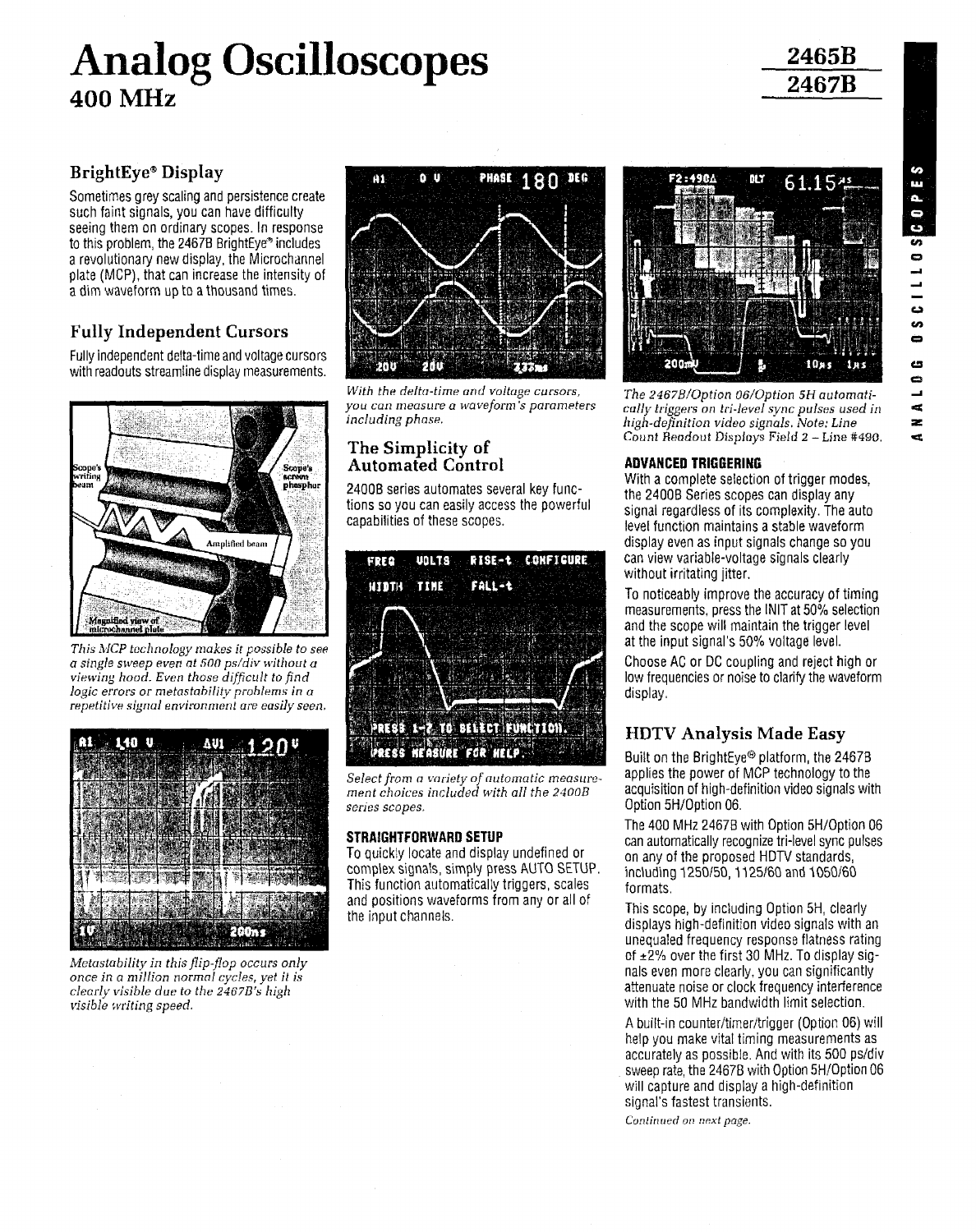

## Analog Oscilloscopes 400 MHz



Create measurement sequences using the frontpanel controls for semi-automated testing.

#### **Streamlined** Front-Panel Setups

Just press SAVE SETUP to save a front-panel setup instead of recreating it again and again . The scope instantly stores all front-panel information, including intensity, cursor locations and control settings. And you label each setup with a descriptive name.

The 24008 Series scopes will retain up to 30 front-panel setups in non-volatile memory until you decide to replace or delete them.

#### Easy Automation

With built-in sequencing, you can develop a custom test series without writing a line of code. First save and label a series of frontpanel setup, each representing a step in the test procedure. Then link the steps in any order you want.

To execute your custom test series, press STEP to sequence through the individual steps. This is extremely useful for manufacturing evaluation and device characterization. You'll appreciate the ease and efficiency of the 2400B Series automatic sequencing.

#### 2400B Series Options

The following options are not retrofittable on standard products after purchase.

#### VIDEO WAVEFORM MEASUREMENT SYSTEM (OPTION 05)

Tailors the 2465B and 2467B for applications involving broadcast and cable television, graphics displays and raster-scan systems . It enables CRT readout of the line number of field selected for triggering, so the operator knows exactly what the display represents . Fouri app<br>the 2400B<br>2400B<br>The follow<br>standard<br>involving<br>maximus involving<br>graphics of<br>tenables<br>field selec<br>knows exa<br>Sync Sepa

**Sync Separation**  $-$  Stable sync separation from sync-positive or sync-negative composite video on systems with 525 to 1280 lines, 50 Hz or 60 Hz, interlaced or noninterlaced .

Trigger Modes - Lines, FLO 1, FLU 2, ALT (FLD 1/FLD 2) .

**Back Porch Clamp - Within 1.0 div of the** ground reference .

#### HIGH-DEFINITION TELEVISION (OPTION 5H)

Only available with the 24678 scope, this option lets you trigger on tri-level sync pulses, automatically senses the HDTV standard being used and autosets itself accordingly.

Stable Sync Separation - From tri-level and bi-level sync-positive or sync-negative composite or component video on systems with 525 to 1280 lines per frame, 50 Hz or 60 Hz field rate, interlaced or noninterlaced .

HD Video Triggering Modes - Lines, FLD 1, FLD 2, ALT (FLD 1/FLD 2), and the Active Video Mode .

Standard TV Presets - Lines, fields, frames, line select, active video, horizontal blanking, vertical blanking, pixel and TSG triggering.

**Bandwidth Limiter --** Reduces the upper  $-3$  dB to 50 MHz.

Frequency Response (-3 dB 400 MHz) **Flatness -**  $\pm 1\%$  **for 50 kHz to 100 MHz,** ±1 %-2% for 10 MHz to 20 MHz, ±2% for 20 MHz to 30 MHz.

#### Counter/Timer/Trigger (CTT) (Option 06)

These options feature a crystal-controlled timebase with 0.001% accuracy.

These options also feature a 7-digit CRT readout display for Frequency (0.5 Hz to 150 MHz), Period (6 .666667 ns to 2 s), Totalize (to 9,999,999) and Delay by Events triggering (up to 4,194,303) .



#### GPIB Interface (Option 10)'

Functions implemented include SH1, AH1, T6, L3, SRI, RL1, CD1, El, DTO, CO and PPO .

#### **Characteristics**

For more detailed specifications, contact any Tektronix Sales Office or authorized Tektronix distributor near you.

#### VERTICAL SYSTEM

**Deflection Factor - 2 mV/div to 5 V/div,** continuously variable between V/div settings (CH 1 and CH 2) . 100 mV/div and 500 mV/div  $(CH 3 and CH 4)$ .

Deflection Factor Basic Accuracy  $- \pm 2\%$ . measured at any V/div with a 4- or 5-div signal, centered on screen (CH 1 and CH 2).  $\pm$ 10% (CH 3 and CH 4) between 15°C and 35°C.

#### Frequency and Step TR Response  $(-3$  dB Bandwidth)/(TR = 0.35/BW)

| $\ldots$ and all $\ldots$ and $\ldots$ is a set of $\ldots$ .<br>signal, centered on screen (CH 1 and CH 2).<br>±10% (CH 3 and CH 4) between 15°C and 35°C. |                                                              |  |  |  |  |  |
|-------------------------------------------------------------------------------------------------------------------------------------------------------------|--------------------------------------------------------------|--|--|--|--|--|
| <b>Frequency and Step TR Response</b><br>$(-3$ dB Bandwidth)/(TR = 0.35/BW)                                                                                 |                                                              |  |  |  |  |  |
| Instrument                                                                                                                                                  | <b>BW/Rise Time</b>                                          |  |  |  |  |  |
| 2465B/<br>2467B/                                                                                                                                            | 400 MHz/0.875 ns (≥5 mV/div),<br>and 350 MHz/1 ns (2 mV/div) |  |  |  |  |  |
| internal 50 $\Omega$ termination.                                                                                                                           | Measured with a standard accessory probe or                  |  |  |  |  |  |

**Bandwidth Limiter - Reduces upper**  $-3$  **dB to** 20 MHz for 2465B and 2467B .

Input Coupling and Max Voltage  $-$  (1 M $\Omega$ ) AC, DC, GND; Max input voltage: 400 V (DC + peak AC). (50  $\Omega$ ) Max input voltage: 5 V RMS average for 1 sec,  $\pm 50$  V peak.

**Input R and C** - 1 M $\Omega$  ±5% and 15 pF ±2 pF or 50  $\Omega$  (nominal).

**Channel Isolation -**  $\geq$ **100:1 at 100 MHz,**  $\geq$ 50:1 at nominal bandwidth (CH 1, CH 2),  $\geq$ 50:1 at 100 MHz (CH 3, CH 4).

AC-Coupled Lower -3 dB Point: 10 Hz or less. 1 Hz or less with standard accessory probe.

#### A Sweep Timing Accuracy

| Chop Mode Switching Rate: $2.5$ MHz $\pm0.2\%$<br>(20 µs/div to 2 µs/div). 1 MHz $\pm$ 0.2% for all<br>other sweep speeds. |                                                                                       |  |  |  |  |
|----------------------------------------------------------------------------------------------------------------------------|---------------------------------------------------------------------------------------|--|--|--|--|
| A Sweep Timing Accuracy                                                                                                    | For 100 MS/div and faster settings, +15°C to<br>+35°C, X10 magnification not enabled. |  |  |  |  |
| Method                                                                                                                     | Accuracy                                                                              |  |  |  |  |
| A Sweep                                                                                                                    | $\pm$ (0.7% of time interval<br>$+0.6\%$ of full scale)                               |  |  |  |  |
| AT using cursors.                                                                                                          | $\pm$ (0.5% of time interval<br>$+0.3\%$ of full scale)                               |  |  |  |  |
| ∆T using delay                                                                                                             | $\pm$ (0.3% of time interval sweep<br>$+0.1\%$ of full scale $+200$ ps)               |  |  |  |  |
| Delay from A trig<br>to B sweep                                                                                            | $\pm$ (0.3% of time interval +0.6%<br>of full scale +0 to −25 ns)                     |  |  |  |  |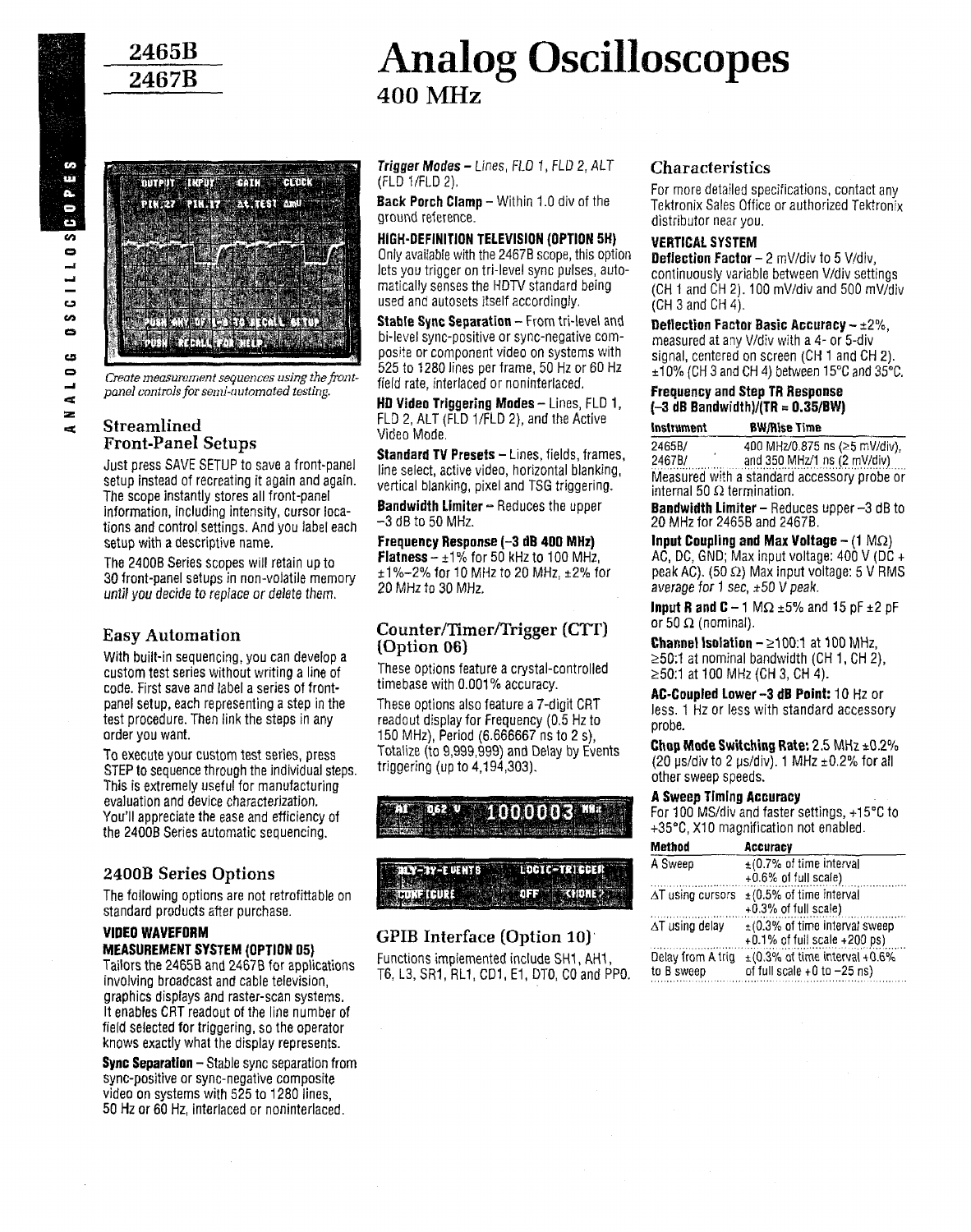# Analog Oscilloscopes 100 MHz

HORIZONTAL SYSTEM

**Jisplay Modes - A** (main sweep), a INTENsified, ALTernate, A INTEN with 3 (delayed sweep) and B. In X-Y mode, CH 1 provides X-axis (horizontal) deflection.

 $\lambda$  Sweep Time Base Range - 2465B/2467B: 300 ms/div to 5 ns/div (to 500 ps/div with X10 magnification) .

 $3$  Sweep Time Base Range  $-2465B/2467B$ : }0 MS/div to 5 ns/div (to 500 ps/div with X10 magnification) .

Jariable Timing Control - Continuously variable and calibrated (add 2% of time Interval timing accuracy) between SEC/DIV settings. Extends slowest A Sweep to 1.5 s/div. Change the A sweep's sec/div setting with the A display mode selected . Change the B sweep's sec/div with INTEN, ALT and B Modes selected. When VAR control is out of detent, the  $\Delta T$ cursors measure RATIO (with 5 divisions being 100%) and 1/AT cursors measure PHASE (five divisions being 360°) .

#### Displayed CH 2 Signal Delay with Respect to CH 1 - Adjustable  $\pm 500$  ps.

Delay Jitter - Within 0.004% (one part or less in 25,000) of maximum available delay plus 50 ps (2465B) . Within 0 .01 % (one part or less in 10,000) of maximum available delay plus 100 ps (2467B) .

#### ACCURACY SPECIFICATIONS FOR AUTOMATIC MEASUREMENTS

**Pulse Width - 0.9% +1 ns + jitter error +2X** offset error (transition times less than 10% of measured interval) .

#### **TRIGGERING**

A and B Trigger Coupling - DC, Noise Reject, HF Reject, LF Reject, AC .

**Trigger Level Range -**  $\pm 18$  **times V/div setting** for CH 1 and CH 2. ±9 times V/div setting for CH<sub>3</sub> and CH<sub>4</sub>.

#### Trigger Sensitivity to 50 MHz from

CH 1 or CH  $2 - 0.35$  div DC coupled;  $\leq 1.2$  div noise reject coupled; 0.5 div from DC to 30 kHz HF reject coupled; 0.5 divs from 80 kHz LF reject coupled; 0.35 divs from 60 Hz AC coupled .

For above 50 MHz, DC, LF reject and AC coupling, the triggering signal requirement increases to 1.5 divs at 500 MHz.

For noise reject coupling above 50 MHz, the triggering signal requirement increases to 4 .5 divs at 500 MHz .

#### Triggering Sensitivity from CH 3 or CH 4 - One half the CH 1 or CH 2 requirements.

**LEVEL Control Range -**  $\pm 18$  **times the V/div** setting for CH 1 or CH 2;  $\pm$ 9 times the V/div setting for CH 3 or CH 4 .

**LEVEL Readout Basic Accuracy -**  $\pm$ **[3% of** setting  $+3\%$  of p-p signal  $+0.2$  div  $+0.5$  mV + (0 .5 mV times probe attenuation factor)] for CH 1 or CH 2;  $\pm$ [3% of setting + 4% of  $p-p$  signal  $+$  0.1 div  $+$  (0.5 mV times probe attenuation factor)] for CH 1 or CH 2 .

#### X-Y OPERATION

#### DISPLAY

#### POWER REQUIREMENTS

 $L$ ine-voltage Kanges – 115 V; 90 to 132 VAC. 230 V: 180 to 250 VAC.

Line Frequency  $-48$  to  $440$  Hz.

Maximum Power Consumption - 120 W (180 VA) for a fully optioned instrument.

#### ENVIRONMENTAL AND SAFETY

The 24008 scopes meet the environmental conditions described in MIL-T-28800D for Type 111, Class 3, Style D equipment as specified below . Other environmental specifications are available .

**Temperature --15°C to +55°C (operating);** -62°C to +85°C (nonoperating) .

Humidity - Operating and nonoperating, up to 95% RH at or below +40°C ; to 75% RH from  $+41^{\circ}$  to  $+50^{\circ}$ C.

**Altitude - 15,000 ft.** (operating); 50,000 ft. (nonoperating) .

#### PHYSICAL CHARACTERISTICS

| pius ou pa (zhoob), vrilliin v.v.i /s (ond part<br>or less in 10,000) of maximum available<br>delay plus 100 ps (2467B).                                                                           | for CH 1 or CH 2; $\pm$ [3% of setting + 4% of<br>$p-p$ signal + 0.1 div + (0.5 mV times probe<br>attenuation factor)] for CH 1 or CH 2.                                                                  | <b>Altitude – 15.000 ft. (operating), 30,000 ft.</b><br>(nonoperating).<br>Safety - UL 1244 Listed, Certified to CSA                |          |                     |                   |
|----------------------------------------------------------------------------------------------------------------------------------------------------------------------------------------------------|-----------------------------------------------------------------------------------------------------------------------------------------------------------------------------------------------------------|-------------------------------------------------------------------------------------------------------------------------------------|----------|---------------------|-------------------|
| <b>ACCURACY SPECIFICATIONS</b><br>FOR AUTOMATIC MEASUREMENTS<br>For +15°C to +35°C, specifications are based<br>on noise less than 0.1% of a peak-to-peak                                          | Basic accuracies apply from $+15^{\circ}$ C to $+35^{\circ}$ C<br>and are measured with triggering signals<br>having transition times greater than 20 ns.<br>with 1 $M\Omega$ input, DC trigger coupling. | C22.2 No. 231-M89.<br>PHYSICAL CHARACTERISTICS                                                                                      |          |                     |                   |
| input waveform.                                                                                                                                                                                    | X-Y OPERATION                                                                                                                                                                                             |                                                                                                                                     | 2465B    |                     | 2467B Rackmount*1 |
| <b>Period</b> $-0.5\% + 500$ ps + jitter error.                                                                                                                                                    | <b>X-Axis Beflection Factor Range, Variable</b>                                                                                                                                                           | <b>Dimensions</b>                                                                                                                   | mm/in.   | mm/in.              | mm/in.            |
| <b>Volts –</b> 5% $+5$ mV $+$ (0.5 mV times probe                                                                                                                                                  | <b>Range, and Accuracy - Same as CH 1.</b>                                                                                                                                                                | Width w/handle                                                                                                                      | 338/13.3 | 338/13.3            | 483/19.0          |
| attenuation) + signal aberrations + $1$ LSD<br>to 1 MHz (minimum width at peak amplitude                                                                                                           | <b>X-Axis Bandwidth - DC to 3 MHz.</b><br>Phase Difference Between X and Y $- \leq 1^{\circ}$                                                                                                             | Height with<br>feet & pouch                                                                                                         | 190/7.5  | 190/7.5             | 178/7.0           |
| $\leq 10$ ns).                                                                                                                                                                                     | from DC to 1 MHz. ≤3° from 1 MHz to 2 MHz.                                                                                                                                                                | w/o pouch                                                                                                                           | 160/6.3  | 160/6.3             |                   |
| <b>Rise Time, Fall Time –</b> 5% $+3$ ns (for transition<br>times greater than 5 ns). These rise and fall<br>times are based on measurements of 20% to<br>80%, extrapolated to 10% and 90% (pulse) | OTHER SIGNAL INPUTS AND OUTPUTS                                                                                                                                                                           | Depth with<br>front cover                                                                                                           | 434/17.1 |                     | 472/18.6 419/16.5 |
|                                                                                                                                                                                                    | Inputs Include $-$ Z-axis and AUTO/SETUP<br>control.                                                                                                                                                      | Handle extended 508/20.0 533/21.0                                                                                                   |          |                     |                   |
|                                                                                                                                                                                                    |                                                                                                                                                                                                           | Weight                                                                                                                              | kg/lb.   | kg/lb.              | kg/lb.            |
| overshoot and pulse undershoot less than 5%<br>of peak-to-peak signal).<br><b>Time A-B (from % to %) – 0.5% +3 ns</b>                                                                              | Outputs Include - CH 2 Signal Out, A Gate<br>Out, B Gate Out and Calibrator/Probe<br>Compensation output.                                                                                                 | Net with<br>accessories<br>and pouch                                                                                                |          | 10.2/22.5 10.9/24.0 | 4.0/8.8           |
| (+0.5 ns if measuring from CH 1 to CH 2)<br>$+5%$ of start event $+5%$ of stop event                                                                                                               | <b>BISPLAY</b><br>Graticule Size $-2465B$ : 80 mm x                                                                                                                                                       | w/o accessories 9.3/20.5 9.7/21.3<br>& pouch                                                                                        |          |                     |                   |
| transition times.                                                                                                                                                                                  | 100 mm 2467B: 68 mm x 85 mm.                                                                                                                                                                              | Domestic                                                                                                                            |          | 12.8/28.2 14.6/32.1 | 6.3/13.8          |
| Time A-B (between two voltages) $-0.9\%$<br>$+3$ ns ( $+0.5$ ns if measuring from CH 1<br>to CH 2) $+5\%$ of start event $+5\%$ of stop<br>event transition.                                       | <b>Standard Phosphor</b> $- GH(P31)$ .<br><b>Cursors - AVolts, ATime, 1/ATime, Ratio,</b><br>Phase, and %.                                                                                                | shipping<br>*1Weight of conversion kit only. Rear support kit<br>weight is an additional 6.3 kg/13.8 lb.<br>Continued on next page. |          |                     |                   |
| <b>Pulse Width - 0.9% +1 ns + jitter error +2X</b><br>atta at a con Universities there been there if ODI.                                                                                          |                                                                                                                                                                                                           |                                                                                                                                     |          |                     |                   |

## 2465B 2467B